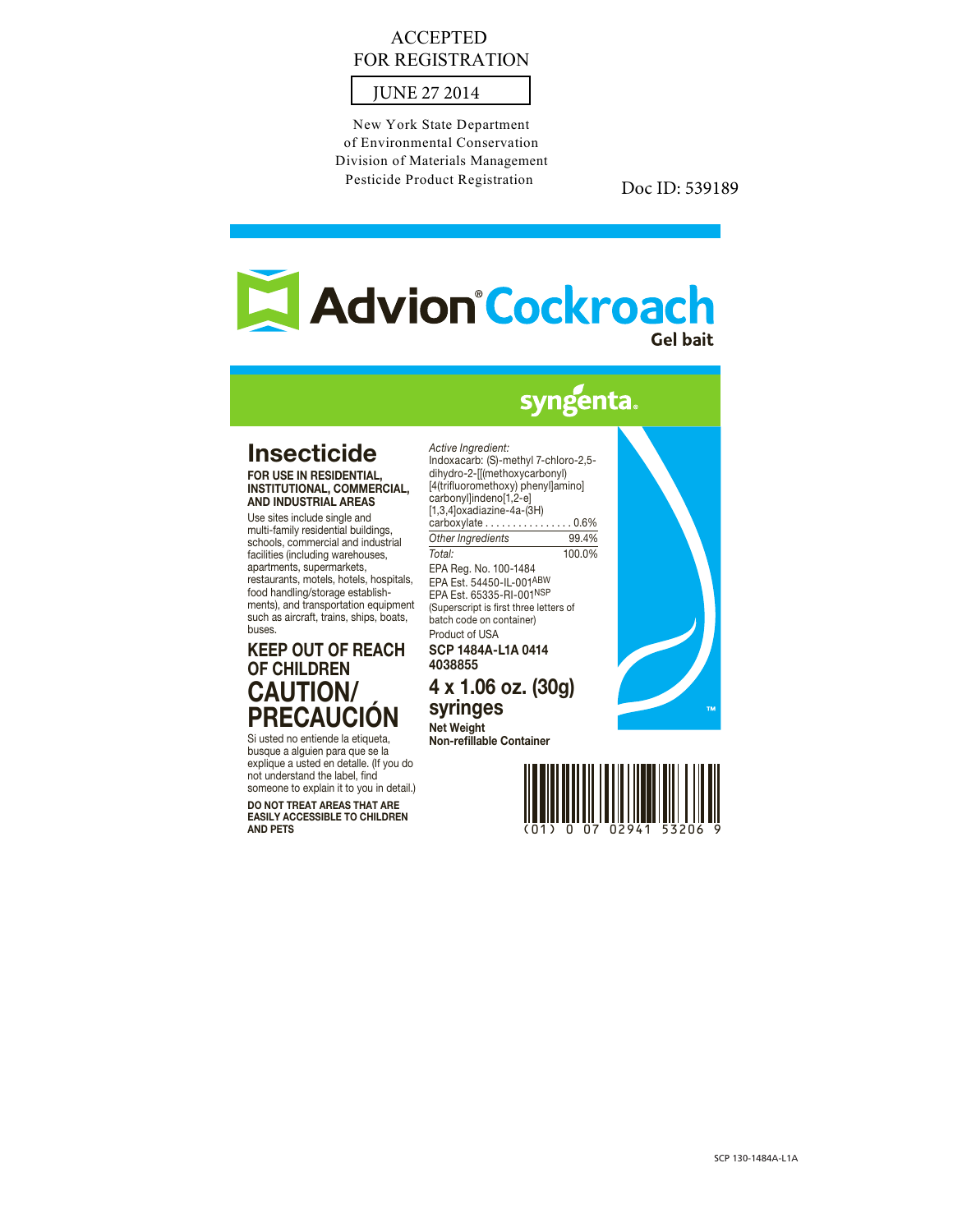### **Advion® Cockroach Gel Bait**

#### **FIRST AID**

Have the product container or label with you when calling a poison control center or doctor, or going for treatment.

#### **HOT LINE NUMBER**

For 24-Hour Medical Emergency Assistance (Human or Animal) Or Chemical Emergency Assistance (Spill, Leak, Fire or Accident) Call **1-800-888-8372**

#### **PRECAUTIONARY STATEMENTS**

#### **HAZARDS TO HUMANS AND DOMESTIC ANIMALS**

**CAUTION:** Avoid contact with skin, eyes or clothing. Wash thoroughly with soap and water after handling. Prolonged or frequently repeated skin contact may cause allergic reactions in some individuals.

#### **Environmental Hazards**

Do not apply directly to water, or to areas where surface water is present or to intertidal areas below the mean high water mark.

#### **Physical and Chemical Hazards**

Do not use this product in or on electrical equipment where a possibility of shock hazard exists.

#### **DIRECTIONS FOR USE**

It is a violation of federal law to use this product in a manner inconsistent with its labeling.

#### **PRODUCT INFORMATION**

Advion® Cockroach Gel Bait is designed to control pest species of cockroaches such as German, American, Australian, Smoky-Brown, Brown, Asian, Oriental, and Brown-Banded.

#### **Use Instructions and Precautions:**

#### **Do not treat areas that are easily accessible to children and pets.**

- 1. Advion Cockroach Gel Bait can be used indoors or outdoors applied as a crack and crevice treatment within residential homes, industrial facilities, offices, warehouses, commercial kitchens, hospitals, schools, nursing homes, hotels, buses, trains, aircraft, retail and commercial establishments, and other areas infested with cockroaches.
- 2. Apply Advion Cockroach Gel Bait to areas frequented by cockroaches such as between different elements of construction, between equipment and floors, openings leading into voids and hollow spaces in floors, walls, ceilings, equipment legs and bases, around plumbing pipes, doors and windows, and behind and under appliances, cabinets, sinks, closets, and any other equipment that cockroaches are typically known to hide.
- 3. Do not apply Advion Cockroach Gel Bait to surfaces recently treated with residual sprays.
- 4. Do not apply residual sprays to surfaces treated with Advion Cockroach Gel Bait.
- 5. Inspect bait placements during follow-up inspections and apply fresh bait as needed.
- 6. Do not apply to surfaces that food contacts.
- 7. Do not allow open foods to contact gel material.

#### **Treatment Rates for All Uses**

- For heavy infestations of cockroaches, apply 3 to 5 spots of Advion Cockroach Gel Bait per 10 linear feet.
- For light to moderate infestations of cockroaches, apply 1-3 spots of Advion Cockroach Gel Bait per 10 linear feet.
- Each spot of ADVION® cockroach gel bait must equal about 0.5 grams (approx. 1/4" diameter)
- For all levels of cockroach infestations, when a bead of Advion Cockroach Gel Bait is used, apply a small thin bead that is less than 1/8" wide and approximately 2 inches long.

#### **Indoor Use Directions**

- Infested areas must be carefully inspected to determine overall infestation levels, locations of harborage areas, and most appropriate application points.
- Apply Advion Cockroach Gel Bait as a small spot of material, approximately 0.5 grams (approx. 1/4" in dia.), to areas not able to be contacted by children or pets.
- Several small applications distributed within an area are more effective than 1 or 2 applications of large quantities. In some cases a small thin bead (less than 1/8" wide and 2" long) may be appropriate such as between construction elements or other cracks and crevices.
- Indoor applications include cracks and crevices along walls or floors, behind or under equipment, under tables, within framing of tables or furniture, around sinks, within or near garbage collection areas, attics, crawl spaces, and cracks and crevices in cabinets.
- Inspect Advion Cockroach Gel Bait placements periodically for consumption or attractiveness and reapply as needed.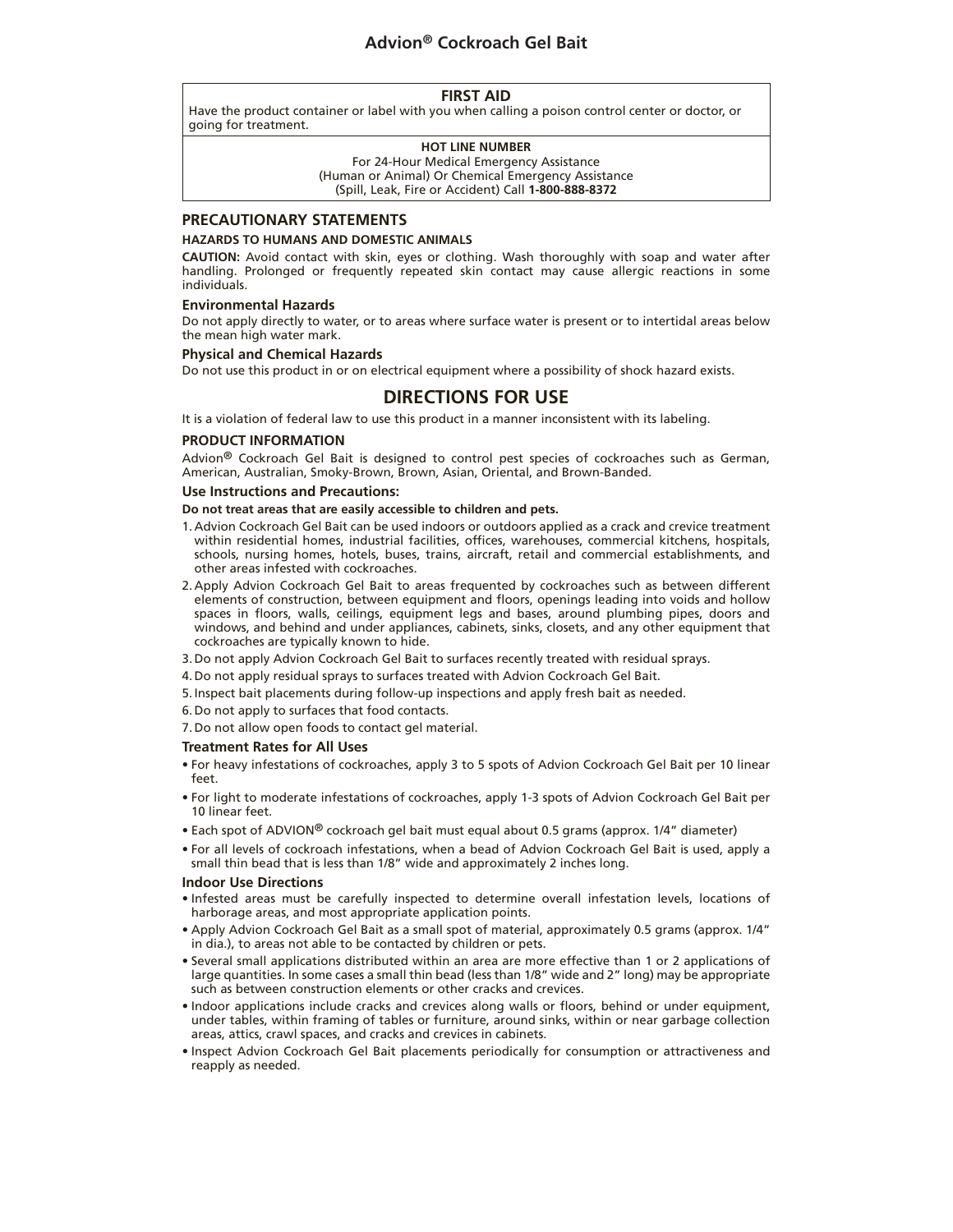#### **Applications in Nonfood/Nonfeed Handling Areas**

Advion Cockroach Gel Bait is designed for use as a spot or crack and crevice treatment to control cockroaches in residential structures and the non-food /non-feed areas of commercial, industrial, public and institutional buildings/structures, including restaurants, warehouses, food processing plants, supermarkets, hospitals, nursing homes, motels, hotels, schools, laboratories, computer facilities, aircraft, buses, boats/ships, trains, pet shops and zoos.

Nonfood/non-feed areas include areas such as garbage rooms, lavoratories, floor drains (to sewers), entries, and vestibules, offices, locker rooms, machine rooms, boiler rooms, garages, mop closets and storage (after bottling or canning). Refer to section below for use directions and restrictions when making applications in food/feed handling areas of Food/Feed Handling Establishments.

#### **Applications in Food/Feed Handling Areas**

Application to food/feed areas of food/feed handling establishments may only be made as a crack and crevice treatment only. Apply Advion Cockroach Gel Bait directly into cracks and crevices by placing the bait dispenser tip approximately 1/2 inch into cracks, crevices, holes and similar openings where cockroaches are found or are entering.

Food and feed handling areas include areas for receiving, storage, packing (canning, bottling, wrapping, boxing), preparing edible waste storage, and enclosed processing systems (mills, dairies, edible oils, syrups). Serving areas are also considered a food/feed area when food is exposed and facility is in operation.

- Do not apply Advion Cockroach Gel Bait to areas where food/feed, food utensils or food processing surfaces may come into contact and become contaminated.
- Do not apply Advion Cockroach Gel Bait to areas that are routinely washed such as cracks and crevices in tops of tables, food/feed preparation and prepared food holding surfaces as bait could be removed by the washing.
- Do not apply Advion Cockroach Gel Bait to surfaces where the temperature exceeds 120-130°F because this could cause the bait to liquefy and lose effectiveness.
- Examples include, but are not limited to, parts of stoves, ovens, grills, fume hoods, saunas, heat lamps, coffee urns, steam tables, toasters, fryers, dishwashers, and hot water pipes.
- Use good application practice to avoid movement of Advion Cockroach Gel Bait to exposed surfaces used for food preparation.
- If Advion Cockroach Gel Bait contacts an exposed surface, first remove as much of the gel bait as possible, then wash with soap and water.

#### **Outdoor Use Directions:**

A thorough inspection around a structure may reveal areas where cockroaches are gaining access. Attempts should be made to remove the access. Advion Cockroach Gel Bait may also be applied as a spot or thin bead (see above) to pest entry sites such as along windows, doors, between construction elements, sewer areas, adjacent trees which harbor cockroaches, along walls, garbage holding areas, or suitable placement site acting as a cockroach harborage. Place baits in such a way as to reduce the potential of subsequent human contact. Inspect Advion Cockroach Gel Bait placements periodically and apply fresh bait as needed.

### **STORAGE AND DISPOSAL**

Do not contaminate water, food or feed by storage and disposal.

#### **Pesticide Storage**

Store in cool, dry place inaccessible to children and pets.

#### **Pesticide Disposal**

Wastes resulting from the use of this product must be disposed of on site or at an approved waste disposal facility.

#### **Container Disposal**

**Nonrefillable Container:** Do not reuse or refill this container. Offer for recycling if available. Place empty bait dispensers in trash. If partially filled, wrap in newspaper and discard in trash or call your local solid waste authority for disposal instructions.

#### **CONDITIONS OF SALE AND LIMITATION OF WARRANTY AND LIABILITY**

**NOTICE:** Read the entire Directions for Use and Conditions of Sale and Limitation of Warranty and Liability before buying or using this product. If the terms are not acceptable, return the product at once, unopened, and the purchase price will be refunded.

The Directions for Use of this product must be followed carefully. It is impossible to eliminate all risks inherently associated with the use of this product. Crop injury, ineffectiveness or other unintended consequences may result because of such factors as manner of use or application, weather or crop conditions, presence of other materials or other influencing factors in the use of the product, which are beyond the control of SYNGENTA CROP PROTECTION, LLC or Seller. To the extent permitted by applicable law, Buyer and User agree to hold SYNGENTA and Seller harmless for any claims relating to such factors.